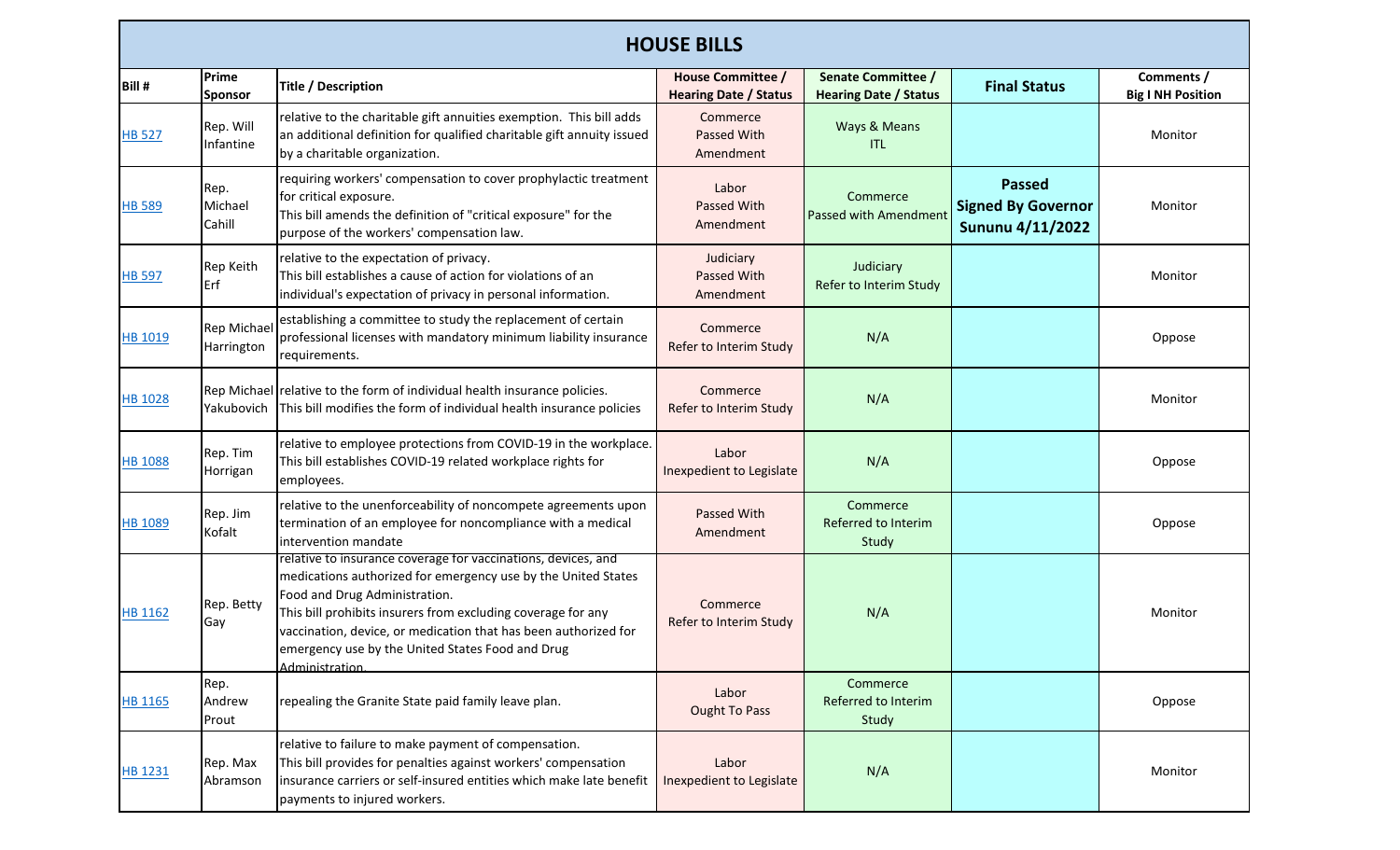| <b>HB 1245-FN</b> | Rep. David<br>Lundgren | relative to copayments for services rendered by a chiropractor.<br>This bill provides that copayments for the services of a<br>chiropractor shall not be greater than those charged for a primary<br>care physician or an osteopath.                                                                                                        | Commerce<br>Refer to Interim Study | N/A | Monitor          |
|-------------------|------------------------|---------------------------------------------------------------------------------------------------------------------------------------------------------------------------------------------------------------------------------------------------------------------------------------------------------------------------------------------|------------------------------------|-----|------------------|
| <b>HB 1352</b>    | Rep. Gregg<br>Hough    | relative to eligibility for workers' compensation for an adverse<br>reaction to a mandatory COVID-19 vaccination.<br>This bill provides that an adverse reaction to an employer-<br>mandated COVID-19 vaccination shall be deemed to be an<br>occupational disease for the purpose of determining eligibility for<br>workers' compensation. | Labor<br>Inexpedient to Legislate  | N/A | Monitor / Oppose |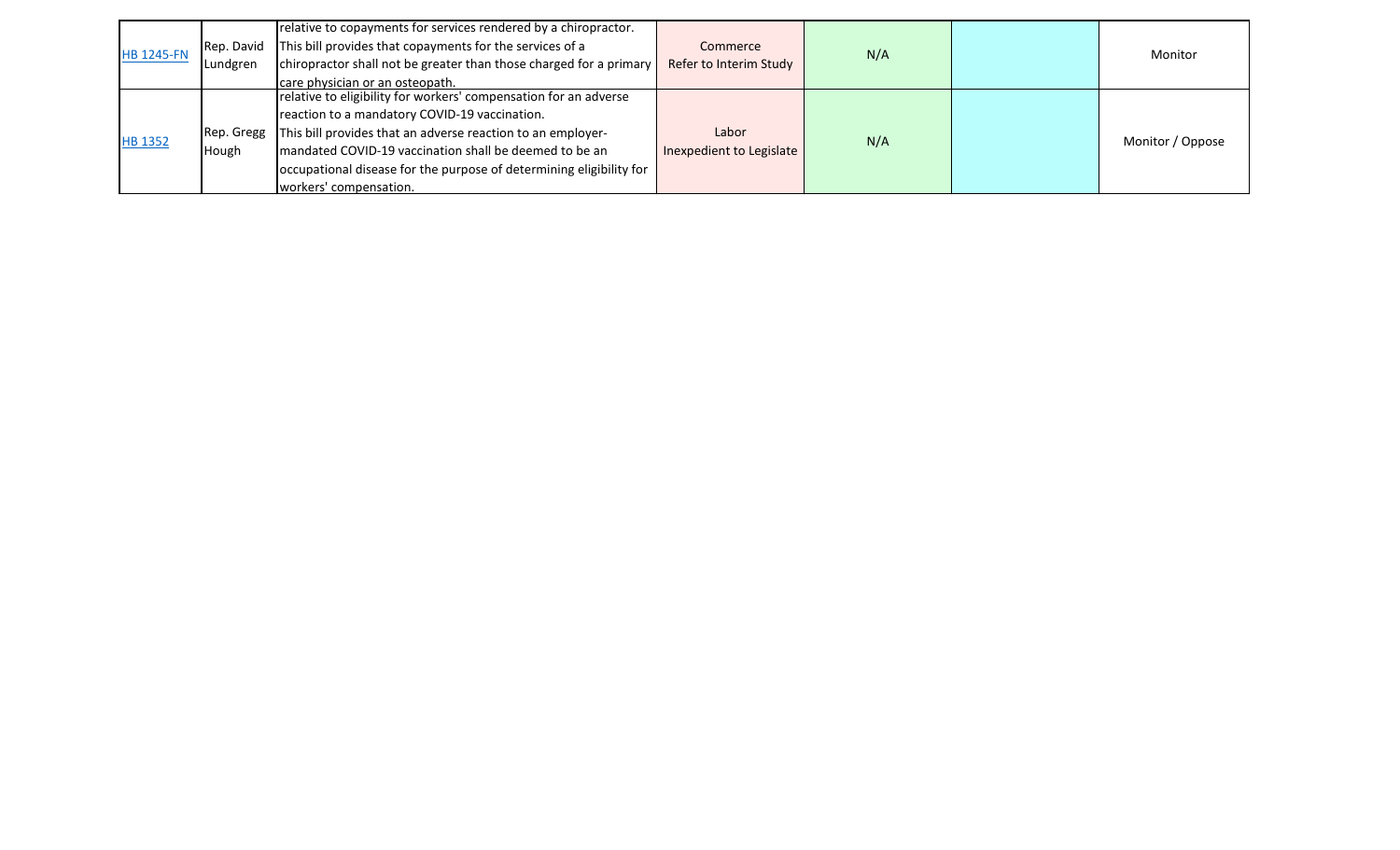|                   | <b>HOUSE BILLS</b>                |                                                                                                                                                                                                                                                                                                                                           |                                                          |                                                    |                     |                                        |  |
|-------------------|-----------------------------------|-------------------------------------------------------------------------------------------------------------------------------------------------------------------------------------------------------------------------------------------------------------------------------------------------------------------------------------------|----------------------------------------------------------|----------------------------------------------------|---------------------|----------------------------------------|--|
| Bill #            | Prime<br><b>Sponsor</b>           | Title / Description                                                                                                                                                                                                                                                                                                                       | <b>House Committee /</b><br><b>Hearing Date / Status</b> | Senate Committee /<br><b>Hearing Date / Status</b> | <b>Final Status</b> | Comments /<br><b>Big I NH Position</b> |  |
| <b>HB 1358</b>    | Foster                            | requiring public and private employers to establish procedures<br>and exceptions for the use of mandatory intrusive testing as a<br>Rep. William condition of new or continued employment.<br>This bill requires any public or private employer in the state to<br>allow an employee an exemption from intrusive testing<br>requirements. | Labor<br>Inexpedient to Legislate                        | N/A                                                |                     | Monitor / Oppose                       |  |
| HB 1377           | Rep.<br><b>Barbara</b><br>Comtois | relative to unemployment benefits for employees terminated for<br>refusing to comply with a vaccine mandate.                                                                                                                                                                                                                              | Labor<br>Inexpedient to Legislate                        | N/A                                                |                     | Monitor                                |  |
| HB 1385           | Rep. Ellen<br>Read                | prohibiting the use of credit history in employment decisions.<br>This bill prohibits an employer from using an employee's or<br>prospective employee's credit history as a criterion for making<br>certain employment decisions.                                                                                                         | Labor<br>Inexpedient to Legislate                        | N/A                                                |                     | Oppose                                 |  |
| HB 1415           | Rep. Tom<br>Lanzara               | relative to employer health screening reimbursement.<br>This bill requires an employer to bear financial responsibility for<br>employer-required health screenings.                                                                                                                                                                       | Labor<br>Inexpedient to Legislate                        | N/A                                                |                     | Oppose                                 |  |
| <b>HB 1514-FN</b> | Rep. Bill<br>Boyd                 | relative to an employee's unused earned time.<br>This bill requires an employer to pay an employee for unused<br>earned time.                                                                                                                                                                                                             | Labor<br>Inexpedient to Legislate                        | N/A                                                |                     | Oppose                                 |  |
| <b>HB 1558</b>    | Rep. John<br>Hunt                 | relative to insurance holding companies.<br>This bill incorporates updates to an insurance model act regarding<br>receiverships and group capital calculation for credit for<br><u>reinsurance</u>                                                                                                                                        | Commerce<br><b>Ought To Pass</b>                         | Commerce<br><b>Ought To Pass</b>                   | <b>Passed</b>       | Support                                |  |
| HB 1559           | Rep. Christy<br><b>Bartlett</b>   | relative to laws administered by the insurance department.<br>This bill makes technical changes to the laws administered by the<br>insurance department. This bill is a request of the insurance<br>department.                                                                                                                           | Commerce<br><b>Ought To Pass</b>                         | Commerce<br><b>Ought To Pass</b>                   | <b>Passed</b>       | Support                                |  |
| <b>HB 1569-FN</b> | Rep. Eria<br>Layon                | relative to the status of "totally unemployed" for purposes of<br>unemployment compensation.<br>This bill provides that an individual who has not been terminated<br>but has been prohibited from entering his or her place of<br>employment shall be deemed totally unemployed for the<br>purposes of unemployment compensation.         | Labor<br>Inexpedient to Legislate                        | N/A                                                |                     | Monitor                                |  |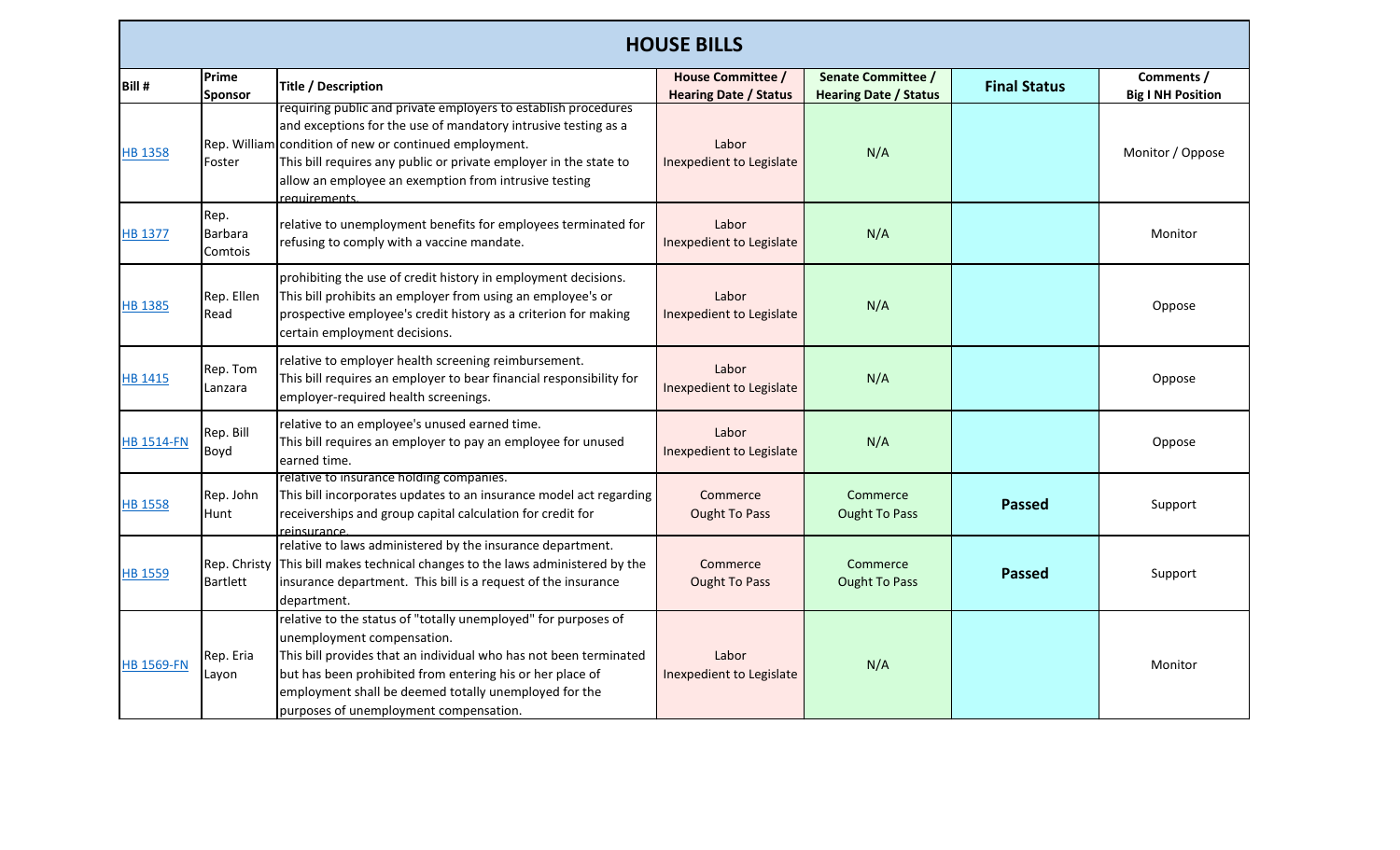| <b>SENATE BILLS</b> |                          |                                                                                                                                                                                                                                                                                   |                                                   |                                                                |                     |                                        |  |
|---------------------|--------------------------|-----------------------------------------------------------------------------------------------------------------------------------------------------------------------------------------------------------------------------------------------------------------------------------|---------------------------------------------------|----------------------------------------------------------------|---------------------|----------------------------------------|--|
| Bill #              | Prime<br><b>Sponsor</b>  | <b>Title / Description</b>                                                                                                                                                                                                                                                        | House Committee /<br><b>Hearing Date / Status</b> | <b>Senate Committee /</b><br><b>Hearing Date / Status</b>      | <b>Final Status</b> | Comments /<br><b>Big I NH Position</b> |  |
| <b>SB 121</b>       | Sen. Cindy<br>Rosenwald  | relative to a state-based nealth exchange<br>This bill requires the insurance department to examine the<br>implementation of a state health exchange and implement such<br>an exchange upon approval of the joint health care reform<br>oversight committee                       | Commerce<br>Refer to Interim Study                | <b>HHS</b><br><b>Passed with Amendment</b>                     |                     | Oppose                                 |  |
| <b>SB 203</b>       | Sen. Donna<br>Soucy      | relative to the state minimum hourly rate.<br>This bill provides for increases in the minimum hourly rate.                                                                                                                                                                        | N/A                                               | Commerce<br>Referred to Interim<br>Study                       |                     | Oppose                                 |  |
| <b>SB 204</b>       | Sen. Bill<br>Gannon      | relative to the definition of "covered claim" for purposes of the<br>New Hampshire insurance guaranty association act.<br>This bill modifies the definition of "covered claim" for purposes of<br>the New Hampshire insurance guaranty association act.                           | Commerce<br>Passed With<br>Amendment              | Commerce<br>Passed                                             |                     | Support                                |  |
| <b>SB 205</b>       | Sen Bill<br>Gannon       | relative to the insurance department administration fund.<br>This bill modifies the responsibilities of the insurance department<br>relating to the administration fund. This bill is a request of the<br>insurance department.                                                   | Commerce<br>Passed                                | Commerce<br>Passed                                             |                     | Support                                |  |
| <b>SB 206</b>       | Sen. Harold<br>French    | relative to consumer guaranty contracts.<br>This bill excludes prepaid legal services contracts from the<br>definition of "consumer guaranty contract" and prohibits certain<br>consumer guaranty contract acts and terms. This bill is a request<br>of the insurance department. | Commerce<br>Passed With<br>Amendment              | Commerce<br><b>Passed with Amendment</b>                       |                     | Support                                |  |
| <b>SB 207</b>       | Sen. Harold<br>French    | relative to administrative fee credit for insurance company<br>external review.<br>This bill clarifies that the cost of any external review of insurance<br>companies is credited towards the administrative fee for a<br>company in the subsequent year.                         | Commerce<br>Passed                                | Commerce<br>Passed                                             |                     | Monitor                                |  |
| <b>SB 208</b>       | Sen. Kevin<br>Cavanaugh  | relative to life insurance.<br>This bill repeals and reenacts RSA 408 relative to life insurance.<br>This bill is a request of the insurance department.                                                                                                                          | Commerce<br>Passed                                | Commerce<br>Passed                                             |                     | Support                                |  |
| <b>SB 215</b>       | Sen. Erin<br>Hennessey   | relative to motor vehicle liability insurance policy minimum<br>coverage.<br>This bill requires a motor vehicle liability insurance policy to<br>provide certain minimum coverages once the named insured<br>relative to discount medical plan organizations.                     | N/A                                               | Commerce<br>Inexpedient To Legislate                           |                     |                                        |  |
| <b>SB 285</b>       | Sen. Kevin<br>Cavanaugh  | This bill modifies registration requirements for discount medical<br>plan organizations. This bill is a request of the insurance<br>denartment                                                                                                                                    | Commerce<br>Passed With<br>Amendment              | <b>HHS</b><br>Passed with Amendment                            |                     | Support                                |  |
| <b>SB 286</b>       | Sen. Denise<br>Ricciardi | establishing an association health plan pilot program.<br>This bill requires the insurance commissioner to establish a pilot                                                                                                                                                      | Commerce                                          | <b>HHS</b><br>Inexpedient To Legislate   Passed with Amendment |                     | Oppose                                 |  |

program for association health plans.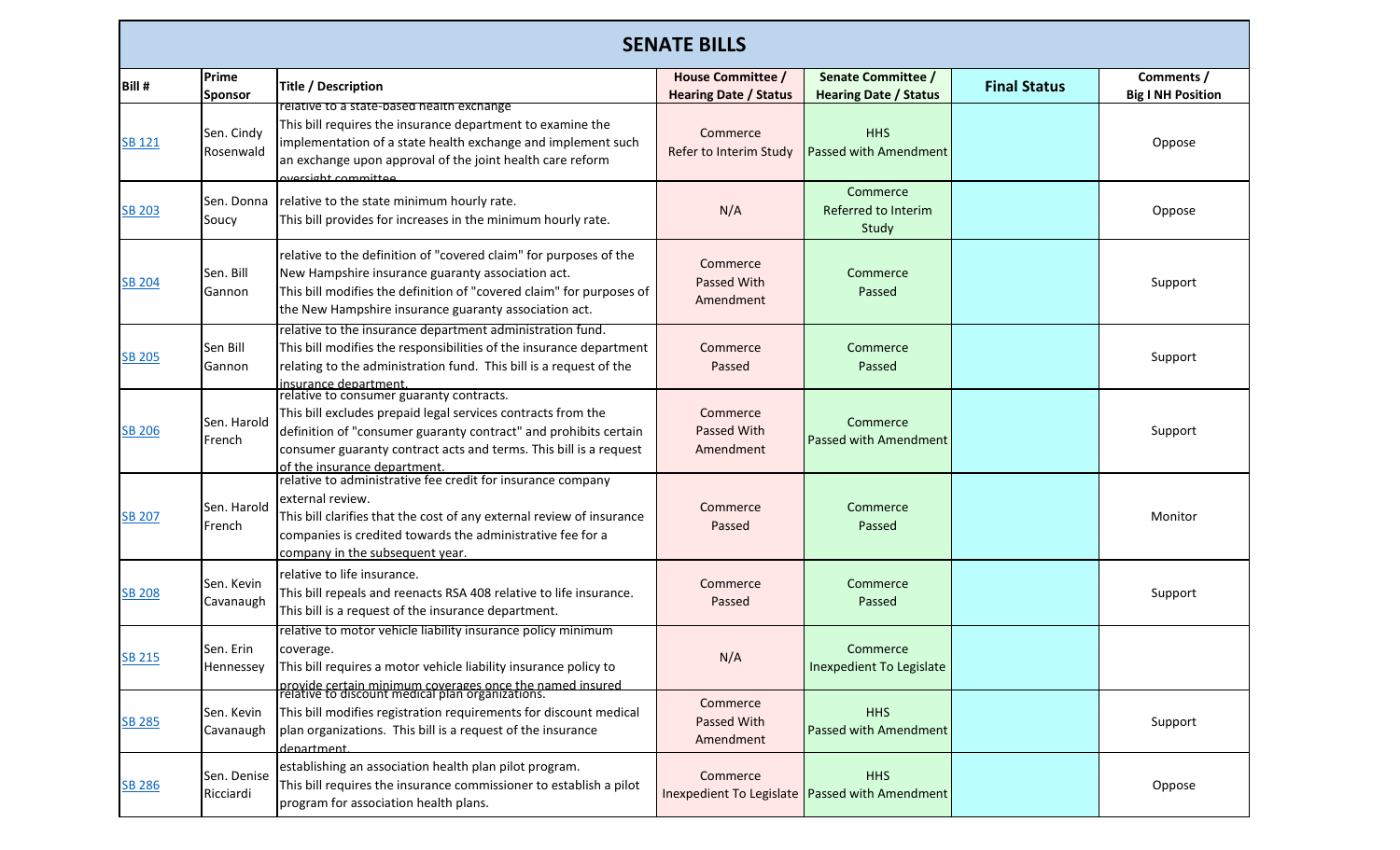| <b>SB 287</b> | Sen. Jeb<br><b>Bradley</b> | relative to balance billing for certain health care services.<br>This bill modifies insurance coverage to reflect changes in federal<br>llaw and clarifies coverage related to emergency services. | Commerce<br>Refer to Interim Study | <b>HHS</b><br>Ought To Pass With<br>Amendment |  | Support |
|---------------|----------------------------|----------------------------------------------------------------------------------------------------------------------------------------------------------------------------------------------------|------------------------------------|-----------------------------------------------|--|---------|
|---------------|----------------------------|----------------------------------------------------------------------------------------------------------------------------------------------------------------------------------------------------|------------------------------------|-----------------------------------------------|--|---------|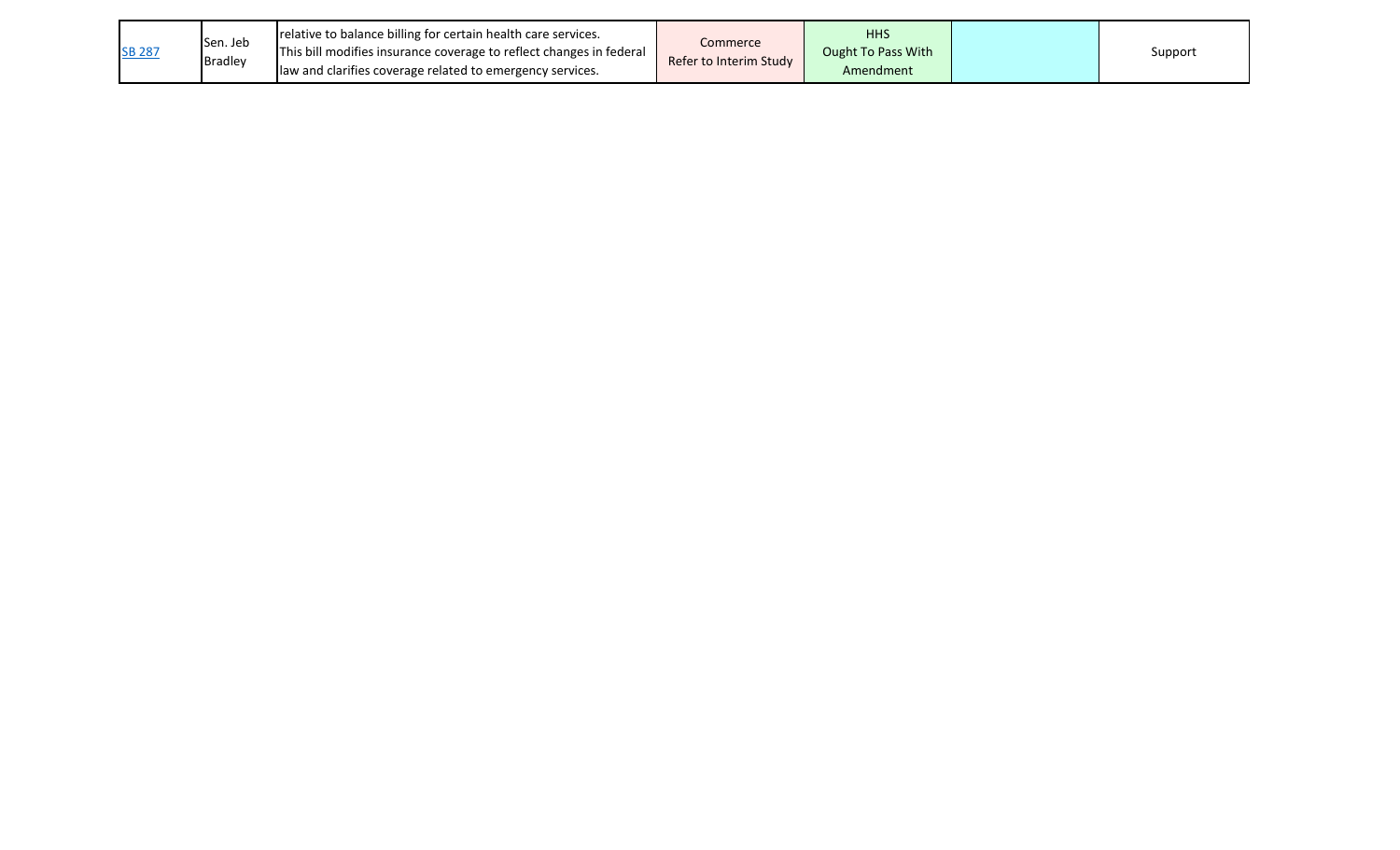|               | <b>SENATE BILLS</b>        |                                                                                                                                                                                                                                                                                                                                                                                                                                                                                                                                                                                                             |                                                   |                                                           |                     |                                        |  |
|---------------|----------------------------|-------------------------------------------------------------------------------------------------------------------------------------------------------------------------------------------------------------------------------------------------------------------------------------------------------------------------------------------------------------------------------------------------------------------------------------------------------------------------------------------------------------------------------------------------------------------------------------------------------------|---------------------------------------------------|-----------------------------------------------------------|---------------------|----------------------------------------|--|
| Bill #        | Prime<br><b>Sponsor</b>    | <b>Title / Description</b>                                                                                                                                                                                                                                                                                                                                                                                                                                                                                                                                                                                  | House Committee /<br><b>Hearing Date / Status</b> | <b>Senate Committee /</b><br><b>Hearing Date / Status</b> | <b>Final Status</b> | Comments /<br><b>Big I NH Position</b> |  |
| SB 319        | Sen Cindy<br>Rosenwald     | relative to vaccination status and wellness incentives.<br>This bill requires that all health coverage offered by health carriers<br>to employers shall provide a wellness financial incentive to<br>insured persons when voluntarily supplied with sufficient<br>evidence the insured is currently fully vaccinated for Covid-19 at<br>the time of enrollment. The bill repeals this requirement in 2023.                                                                                                                                                                                                  | Commerce<br>Inexpedient To Legislate              | <b>HHS</b><br>Passed                                      |                     | Oppose                                 |  |
| SB 323        | Sen. Harold<br>French      | permitting state trade associations to purchase health insurance<br>offered by their peer national trade associations.<br>This bill clarifies that state trade associations shall be permitted to<br>join peer national associations in purchasing health insurance<br>benefits.                                                                                                                                                                                                                                                                                                                            | N/A                                               | <b>HHS</b><br>Referred to Interim<br>Study                |                     | Monitor                                |  |
| SB 331        | Sen. Donna<br>Soucy        | relative to waivers of deductibles in automobile insurance policies.<br>This bill requires any automobile insurance policy that contains<br>coverage for physical damage by reason of collision to waive any<br>deductible of such coverage when the damage is caused by any<br>motor vehicle if the operator of such vehicle has been positively<br>identified and is solely at fault.                                                                                                                                                                                                                     | N/A                                               | Commerce<br>Referred to Interim<br>Study                  |                     | Oppose                                 |  |
| <b>SB 347</b> | Sen. Gary<br>Daniels       | relative to the use of protected health information by employers.<br>This bill prohibits an employer from inquiring, either verbally or in<br>writing, about an employee's protected health information as a<br>requirement for initial or continued employment.                                                                                                                                                                                                                                                                                                                                            | N/A                                               | Commerce<br>Referred to Interim<br>Study                  |                     | Monitor                                |  |
| <b>SB 354</b> | Sen. Donna<br>Soucy        | relative to insurance adjuster licensing, insurance producer<br>licensing fees, and the sale of credit life and credit accident and<br>health insurance policies by banks.<br>This bill clarifies what constitutes good cause for purposes of<br>insurance claim adjuster license denial, suspension, revocation,<br>and fine. This bill also clarifies that certain biennial renewal fees<br>are nonrefundable. This bill also specifies that banks do not need<br>insurance licenses to sell credit life and credit accident and health<br>insurance. This bill is a request of the insurance department. | Commerce<br>Passed                                | Commerce<br>Passed                                        |                     | Support                                |  |
| <b>SB 373</b> | Sen. Jeb<br><b>Bradley</b> | relative to coverage for certain mental illnesses.<br>This bill requires submission of the federal comparative analysis<br>for certain mental illnesses and removes the mandate for rules to<br>regulate this type of specific insurance coverage.                                                                                                                                                                                                                                                                                                                                                          | Commerce<br>Passed                                | <b>HHS</b><br><b>Passed with Amendment</b>                |                     | Support                                |  |